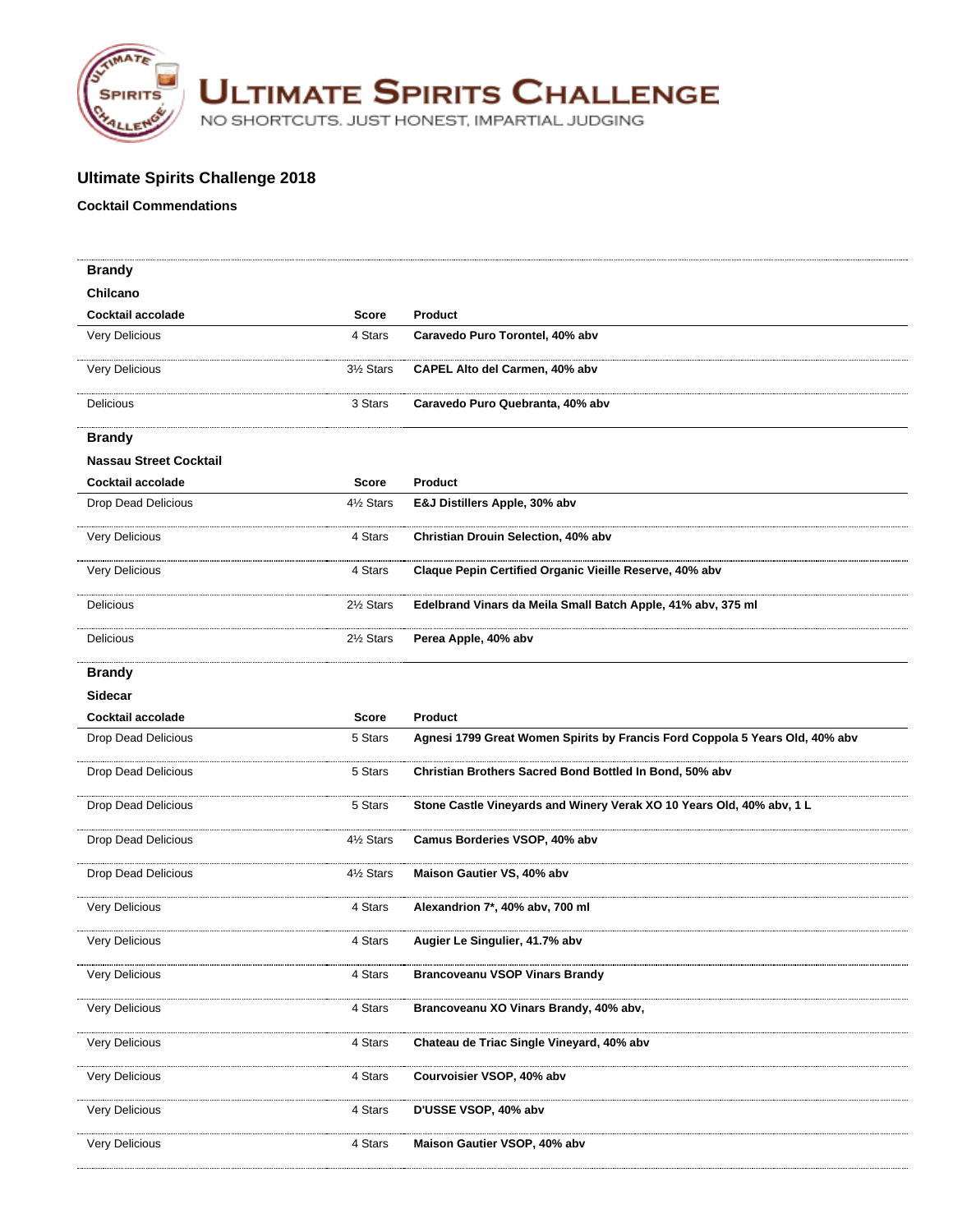| Very Delicious             | 4 Stars  | Martell Blue Swift VSOP Finished in Bourbon Oak, 40% abv |
|----------------------------|----------|----------------------------------------------------------|
| Very Delicious             | 4 Stars  | Martell VS Single Distillery, 40% abv                    |
| Very Delicious             | 4 Stars  | NAUD VS, 40% abv                                         |
| Very Delicious             | 3½ Stars | Augier L'Oceanique, 40.1% abv                            |
| Very Delicious             | 3½ Stars | E&J Distillers VS, 40% abv                               |
| <b>Delicious</b>           | 3 Stars  | Argonaut Fat Thumb Premium California, 43% abv           |
| Delicious                  | 3 Stars  | Camus Elegance VS, 40% abv                               |
| Delicious                  | 3 Stars  | Camus Elegance VSOP, 40% abv                             |
| Delicious                  | 3 Stars  | Gilles Brisson VS Grande Champagne, 40% abv              |
| Delicious                  | 3 Stars  | Gilles Brisson VSOP Grande Champagne, 40% abv            |
| Delicious                  | 2½ Stars | Augier Le Sauvage, 40.8% abv                             |
| Genever                    |          |                                                          |
| Dry Martini                |          |                                                          |
| Cocktail accolade          | Score    | Product                                                  |
| Very Delicious             | 4 Stars  | Old Duff, 40% abv                                        |
| Delicious                  | 3 Stars  | Old Duff 100% Maltwine, 45% abv                          |
| Gin                        |          |                                                          |
| <b>Dry Martini</b>         |          |                                                          |
| Cocktail accolade          | Score    | Product                                                  |
|                            |          |                                                          |
| Drop Dead Delicious        | 5 Stars  | No. 3, 46% abv                                           |
| Drop Dead Delicious        | 5 Stars  | Nouaison by G'Vine, 45% abv                              |
| <b>Drop Dead Delicious</b> | 5 Stars  | Plymouth Navy Strength, 57% abv                          |
| Drop Dead Delicious        | 4½ Stars | Citadelle, 44% abv                                       |
| Drop Dead Delicious        | 4½ Stars | Fifty Pounds, 43.5% abv                                  |
| Very Delicious             | 4 Stars  | Barr Hill, 45% abv                                       |
| Very Delicious             | 4 Stars  | Beefeater 24, 45% abv                                    |
| Very Delicious             | 4 Stars  | Bluecoat American Dry, 47% abv                           |
| <b>Very Delicious</b>      | 4 Stars  | Four Pillars Navy Strength, 58.8% abv                    |
| Very Delicious             | 4 Stars  | Inverroche Classic, 43% abv                              |
| Very Delicious             | 4 Stars  | Plymouth, 41.2% abv                                      |
| Very Delicious             | 4 Stars  | Ransom Old Tom Batch #82, 44% abv                        |
| Very Delicious             | 4 Stars  | Seagram's Distiller's Reserve, 47% abv                   |
| Very Delicious             | 4 Stars  | The Herbalist 6, 44% abv, 500 ml                         |
| Very Delicious             | 4 Stars  | Tinkerman's Recipe No. 4.2 Citrus Supreme, 46% abv       |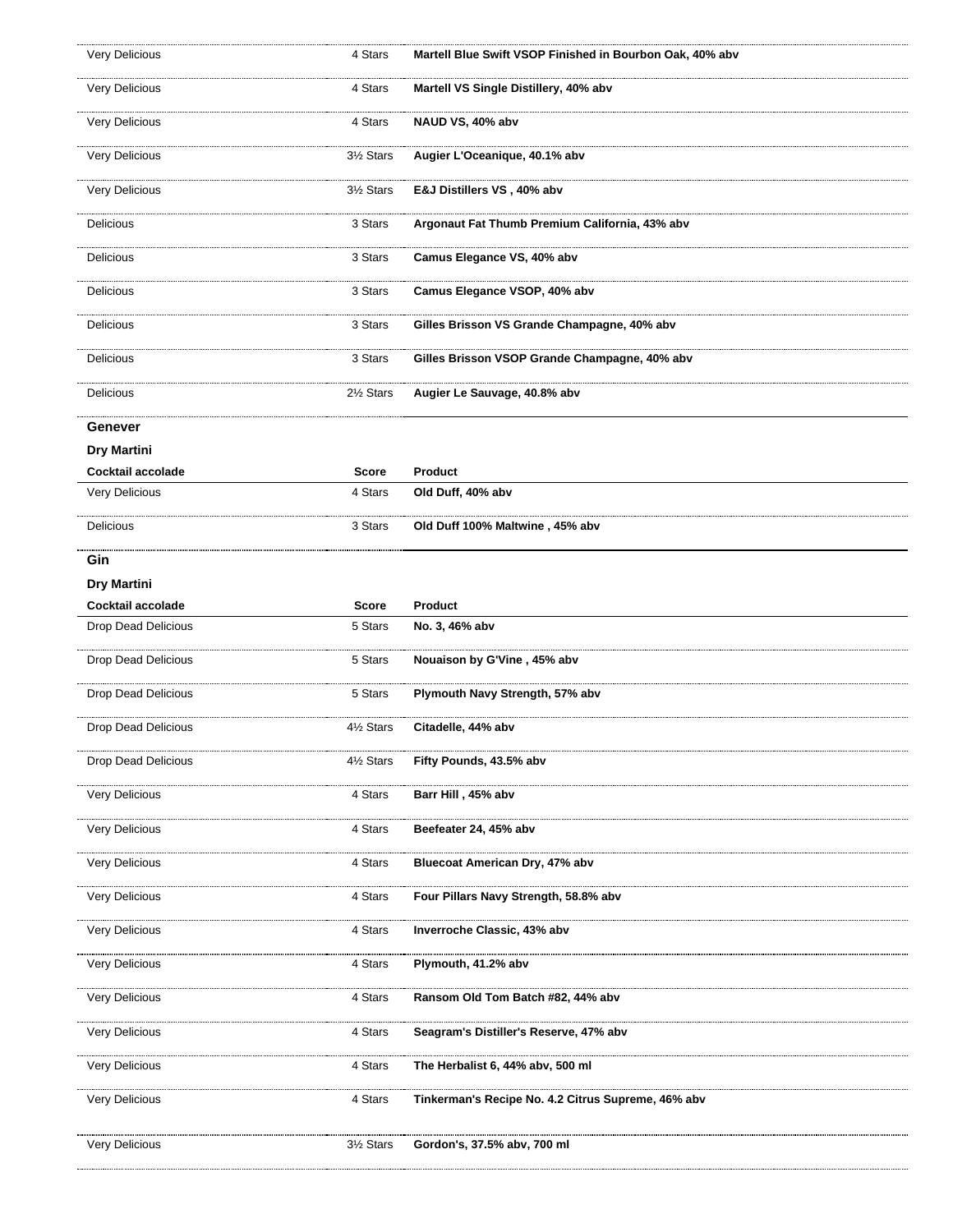| Very Delicious        | 3½ Stars   | Inverroche Amber, 43% abv                                                    |
|-----------------------|------------|------------------------------------------------------------------------------|
| Very Delicious        | 3½ Stars   | Ransom Batch #16 Dry, 44% abv                                                |
| Delicious             | 3 Stars    | Ada Lovelace Great Women Spirits by Francis Ford Coppola, 40% abv            |
| Delicious             | 3 Stars    | Bloom, 40% abv                                                               |
| Delicious             | 3 Stars    | Darnley's View, 40% abv                                                      |
| <b>Delicious</b>      | 3 Stars    | Drumshanbo Gunpowder Irish, 43% abv                                          |
| <b>Delicious</b>      | 3 Stars    | Dry Town Four Grain, 46% abv                                                 |
| Delicious             | 3 Stars    | Empress 1908 Original Indigo, 42.5% abv                                      |
| Delicious             | 3 Stars    | Fords, 45% abv                                                               |
| Delicious             | 3 Stars    | Gordon's Traveller's Edition, 47.3% abv, 1 L                                 |
| <b>Delicious</b>      | 3 Stars    | Martin Miller's Original, 40% abv                                            |
| Delicious             | 3 Stars    | Martin Miller's Westbourne Strength, 45.2% abv                               |
| Delicious             | 3 Stars    | Martin Miller's 9 Moons Cask Aged, 40% abv, 375 ml                           |
| Delicious             | 3 Stars    | Tinkerman's Recipe No. 7.4 Curiously Bright & Complex, 46% abv               |
| Delicious             | 3 Stars    | Tinkerman's Recipe No. 6.3 Sweet Spice, 46% abv                              |
| Delicious             | 3 Stars    | Whitley Neill Handcrafted Dry Gin, 40% abv                                   |
| Delicious             | 2½ Stars   | Bainbridge Heritage Oaked Organic Doug Fir, 45% abv                          |
| Delicious             | 2½ Stars   | Battle Standard 142, 57% abv                                                 |
| Delicious             | 2½ Stars   | Brockmans, 40% abv                                                           |
| Delicious             | 21/2 Stars | Damrak Amsterdam, 41.8% abv                                                  |
| Delicious             | 21/2 Stars | Door County Distillery, 47% abv                                              |
| Delicious             | 2½ Stars   | Four Pillars Rare Dry, 41.8% abv                                             |
| Delicious             | 2½ Stars   | Le Gin de Christian Drouin, 42% abv, 700 ml                                  |
| Delicious             | 2½ Stars   | Striped Pig, 43% abv                                                         |
| Delicious             | 2½ Stars   | Thomas Dakin, 42% abv                                                        |
| Mezcal                |            |                                                                              |
| <b>Last Word Dos</b>  |            |                                                                              |
| Cocktail accolade     | Score      | <b>Product</b>                                                               |
| Very Delicious        | 4 Stars    | Marca Negra Espadin , 50.2% abv                                              |
| Delicious             | 2½ Stars   | Los Amantes Reposado, 40% abv                                                |
| Rum                   |            |                                                                              |
| <b>Papa Doble</b>     |            |                                                                              |
| Cocktail accolade     | Score      | Product                                                                      |
| Drop Dead Delicious   | 5 Stars    | The Real McCoy Limited Edition Virgin Oak Bourbon Cask 10 Years Old, 46% abv |
| <b>Very Delicious</b> | 4 Stars    | Big 5 Gold, 40% abv                                                          |
|                       |            |                                                                              |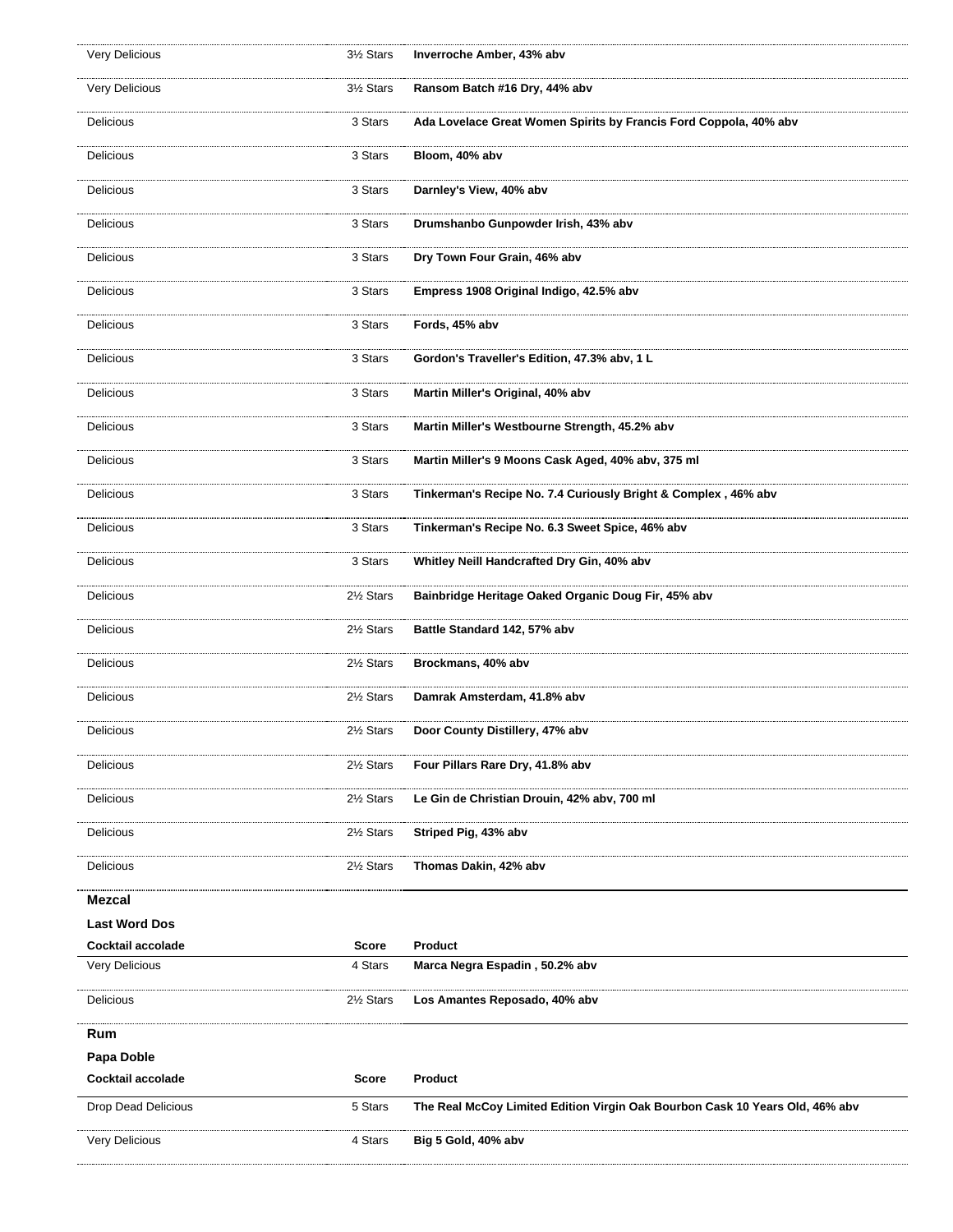| Very Delicious             | 4 Stars      | Bounty Gold, 40% abv                                            |
|----------------------------|--------------|-----------------------------------------------------------------|
| Very Delicious             | 4 Stars      | Denizen Merchant's Reserve 8 Years Old, 43% abv                 |
| Very Delicious             | 4 Stars      | Denizen Aged White, 40% abv                                     |
| Very Delicious             | 4 Stars      | Grander Single Barrel 8 Years Old, 52.57% abv                   |
| Very Delicious             | 4 Stars      | Plantation Fiji Vintage 2009, 44.8% abv                         |
| Very Delicious             | 3½ Stars     | Denizen Dark, 50% abv                                           |
| Very Delicious             | 3½ Stars     | Don Q Double Aged Rum Vermouth Cask Finish 8 Years Old, 40% abv |
| Very Delicious             | 3½ Stars     | La Hechicera Solera 21 Aged, 40% abv                            |
| Very Delicious             | 3½ Stars     | Rumson's, 40% abv                                               |
| Very Delicious             | 3½ Stars     | Striped Pig, 40% abv                                            |
| Delicious                  | 3 Stars      | <b>BACARDI Superior, 40% abv</b>                                |
| <b>Delicious</b>           | 3 Stars      | BACARDI Gold, 40% abv                                           |
| Delicious                  | 3 Stars      | BACARDI 8 Años, 40% abv                                         |
| Delicious                  | 3 Stars      | Big 5 Silver, 40% abv                                           |
| Delicious                  | 3 Stars      | Botran Reserva Blanca, 40% abv                                  |
| Delicious                  | 3 Stars      | Bounty Dark, 43% abv                                            |
| Delicious                  | 3 Stars      | Brugal Anejo, 40% abv                                           |
| Delicious                  | 3 Stars      | Cana Brava Carta Blanca, 43% abv                                |
| Delicious                  | 3 Stars      | Cana Brava Reserva Aneja 7 Years Old, 45% abv                   |
| Delicious                  | 3 Stars      | Drakes Organic, 40% abv                                         |
| Delicious                  | 3 Stars      | Maggie's Farm Queen's Share Double Oak, 55% abv                 |
| Delicious                  | 3 Stars      | Neptune 3 Years Old, 40% abv, 700 ml                            |
| Delicious                  | 3 Stars      | Ron Viejo de Caldas 3 Years Old, 40% abv                        |
| Delicious                  | 3 Stars      | Ron Viejo de Caldas 8 Years Old, 40% abv                        |
| Delicious                  | 3 Stars      | The Naked Turtle, 40% abv                                       |
| Delicious                  | 3 Stars      | Twenty Boat Cape Cod Amber, 42% abv                             |
| Delicious                  | 2½ Stars     | Boukman Botanical, 45% abv                                      |
| Delicious                  | 2½ Stars     | Endless Summer, 40% abv, 1 L                                    |
| Delicious                  | 2½ Stars     | Marti Plata 3 Years Old, 40% abv                                |
| Delicious                  | 2½ Stars     | Santa Teresa 1796 Solera, 40% abv                               |
| <b>Tequila/Other Agave</b> |              |                                                                 |
| <b>Old Fashioned Anejo</b> |              |                                                                 |
| Cocktail accolade          | <b>Score</b> | Product                                                         |
| Very Delicious             | 4 Stars      | IZKALI, 40% abv                                                 |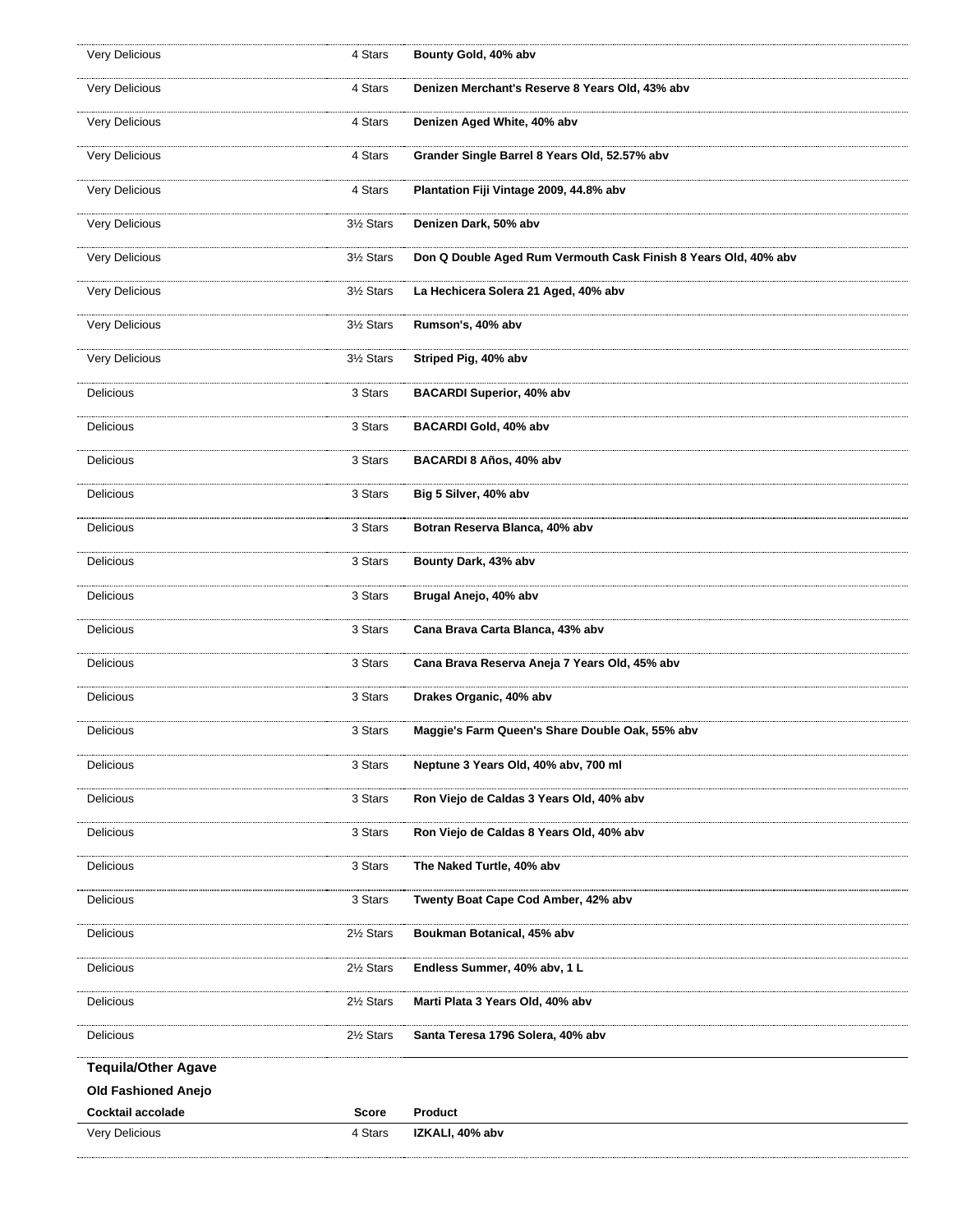| Very Delicious             | 4 Stars                | Partida, 40% abv                  |
|----------------------------|------------------------|-----------------------------------|
| Very Delicious             | 4 Stars                | Revolucion, 40% abv               |
| Very Delicious             | 3½ Stars               | Lunazul Primero, 40% abv          |
| Very Delicious             | 3½ Stars               | Siete Leguas, 40% abv             |
| Delicious                  | 3 Stars                | Corazon, 40% abv                  |
| Delicious                  | 3 Stars                | Espolon, 40% abv                  |
| Delicious                  | 3 Stars                | Hornitos Black Barrel, 40% abv    |
| Delicious                  | 3 Stars                | Hornitos Cristalino, 40% abv      |
| Delicious                  | 3 Stars                | Lunazul, 40% abv                  |
| <b>Tequila/Other Agave</b> |                        |                                   |
| <b>Soul Train</b>          |                        |                                   |
| Cocktail accolade          | <b>Score</b>           | Product                           |
| Drop Dead Delicious        | 4½ Stars               | Corazon de Agave, 40% abv         |
| Drop Dead Delicious        | 41/ <sub>2</sub> Stars | Revoluccion, 40% abv              |
| Drop Dead Delicious        | 4½ Stars               | Siete Leguas, 40% abv             |
| Very Delicious             | 4 Stars                | Chamucos, 40% abv                 |
| Very Delicious             | 4 Stars                | Corazon, 40% abv                  |
| Very Delicious             | 4 Stars                | El Tesoro, 40% abv                |
| Very Delicious             | 4 Stars                | Lunazul, 40% abv                  |
| Very Delicious             | 4 Stars                | Pasote, 40% abv                   |
| Very Delicious             | 4 Stars                | Pasote, 40% abv                   |
| Very Delicious             | 4 Stars                | Siete Leguas, 40% abv             |
| Very Delicious             | 4 Stars                | Tequila Cabeza, 43% abv           |
| Very Delicious             | 3½ Stars               | Calle 23, 40% abv                 |
| Very Delicious             | 3½ Stars               | Chavo Malo, 40% abv               |
| Very Delicious             | 3½ Stars               | Expresiones Corazon, 40% abv      |
| Very Delicious             | 3½ Stars               | Lovely Rita, 40% abv              |
| Very Delicious             | 3½ Stars               | Lunazul El Humoso Smoked, 40% abv |
| Very Delicious             | 3½ Stars               | San Matias Tahona, 40% abv        |
| Delicious                  | 3 Stars                | Familia Camarena, 40% abv         |
| Delicious                  | 3 Stars                | Familia Camarena, 40% abv         |
| Delicious                  | 3 Stars                | Herradura, 40% abv                |
| Delicious                  | 3 Stars                | IZKALI, 40% abv                   |
| Delicious                  | 3 Stars                | IZKALI, 40% abv                   |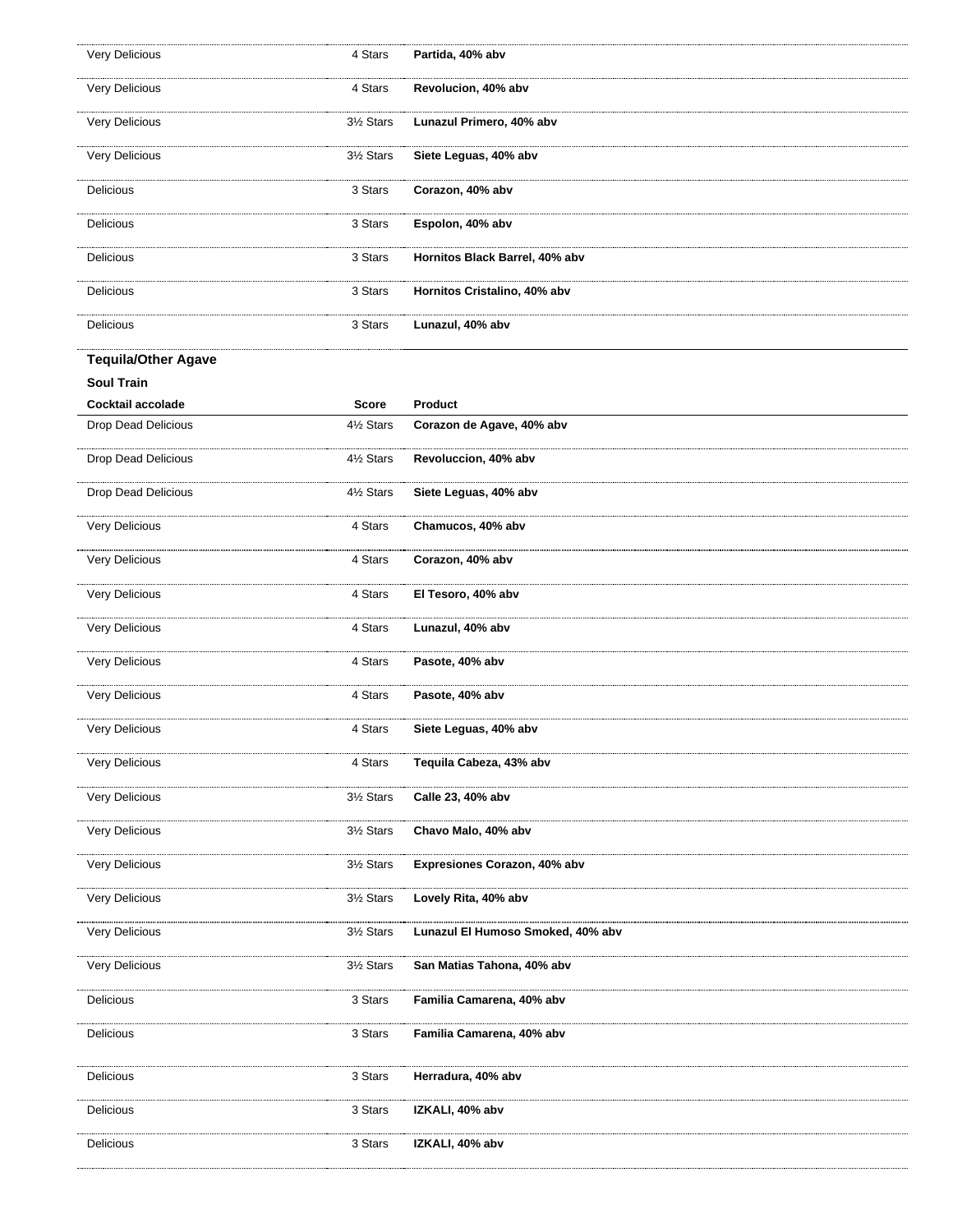| Delicious            | 3 Stars      | Partida, 40% abv                                                           |
|----------------------|--------------|----------------------------------------------------------------------------|
| Delicious            | 3 Stars      | San Matias Tahona, 40% abv                                                 |
| Delicious            | 3 Stars      | Tequila Pueblo Viejo, 40% abv                                              |
| Delicious            | 3 Stars      | Tromba, 40% abv                                                            |
| Delicious            | 2½ Stars     | Revoluccion, 40% abv                                                       |
| Vodka/Aquavit        |              |                                                                            |
| <b>Flame of love</b> |              |                                                                            |
| Cocktail accolade    | <b>Score</b> | Product                                                                    |
| Drop Dead Delicious  | 4½ Stars     | Kalak Single Malt, 40% abv                                                 |
| Drop Dead Delicious  | 4½ Stars     | LiV, 40% abv                                                               |
| Drop Dead Delicious  | 4½ Stars     | The Countess Walewska Great Women Spirits by Francis Ford Coppola, 40% abv |
| Very Delicious       | 4 Stars      | Aylesbury Duck, 40% abv                                                    |
| Very Delicious       | 4 Stars      | Bainbridge Legacy Organic, 40% abv                                         |
| Very Delicious       | 4 Stars      | Barr Hill, 40% abv                                                         |
| Very Delicious       | 4 Stars      | EFFEN, 40% abv                                                             |
| Very Delicious       | 4 Stars      | Finlandia Classic, 40% abv                                                 |
| Very Delicious       | 4 Stars      | Luksusowa, 40% abv                                                         |
| Very Delicious       | 4 Stars      | New Amsterdam 50, 50% abv                                                  |
| Very Delicious       | 4 Stars      | OPM Triple Distilled, 42.8% abv                                            |
| Very Delicious       | 4 Stars      | Prairie Organic, 40% abv                                                   |
| Very Delicious       | 4 Stars      | Purity 17 Super Premium, 40% abv                                           |
| Very Delicious       | 4 Stars      | Van Gogh, 40% abv                                                          |
| Very Delicious       | 3½ Stars     | Belvedere, 40% abv, 1L                                                     |
| Very Delicious       | 3½ Stars     | Belvedere Lake Bartezek Single Estate Rye, 40% abv, 1 L                    |
| Very Delicious       | 3½ Stars     | Cylinder, 40% abv                                                          |
| Very Delicious       | 3½ Stars     | Deep Eddy, 40% abv                                                         |
| Very Delicious       | 3½ Stars     | Helix#9, 40% abv                                                           |
| Very Delicious       | 3½ Stars     | Purity 34 Ultra Premium, 40% abv                                           |
| Very Delicious       | 3½ Stars     | Purity 51 Connoisseur Reserve, 40% abv                                     |
| Very Delicious       | 3½ Stars     | Wheatley, 41% abv                                                          |
| Delicious            | 3 Stars      | Belvedere Smogory Forest Single Estate Rye, 40% abv, 1 L                   |
| Delicious            | 3 Stars      | Burnett's, 40% abv                                                         |
| Delicious            | 3 Stars      | Crop Harvest Earth Organic Artisanal, 40% abv                              |
| Delicious            | 3 Stars      | FRIS, 40% abv                                                              |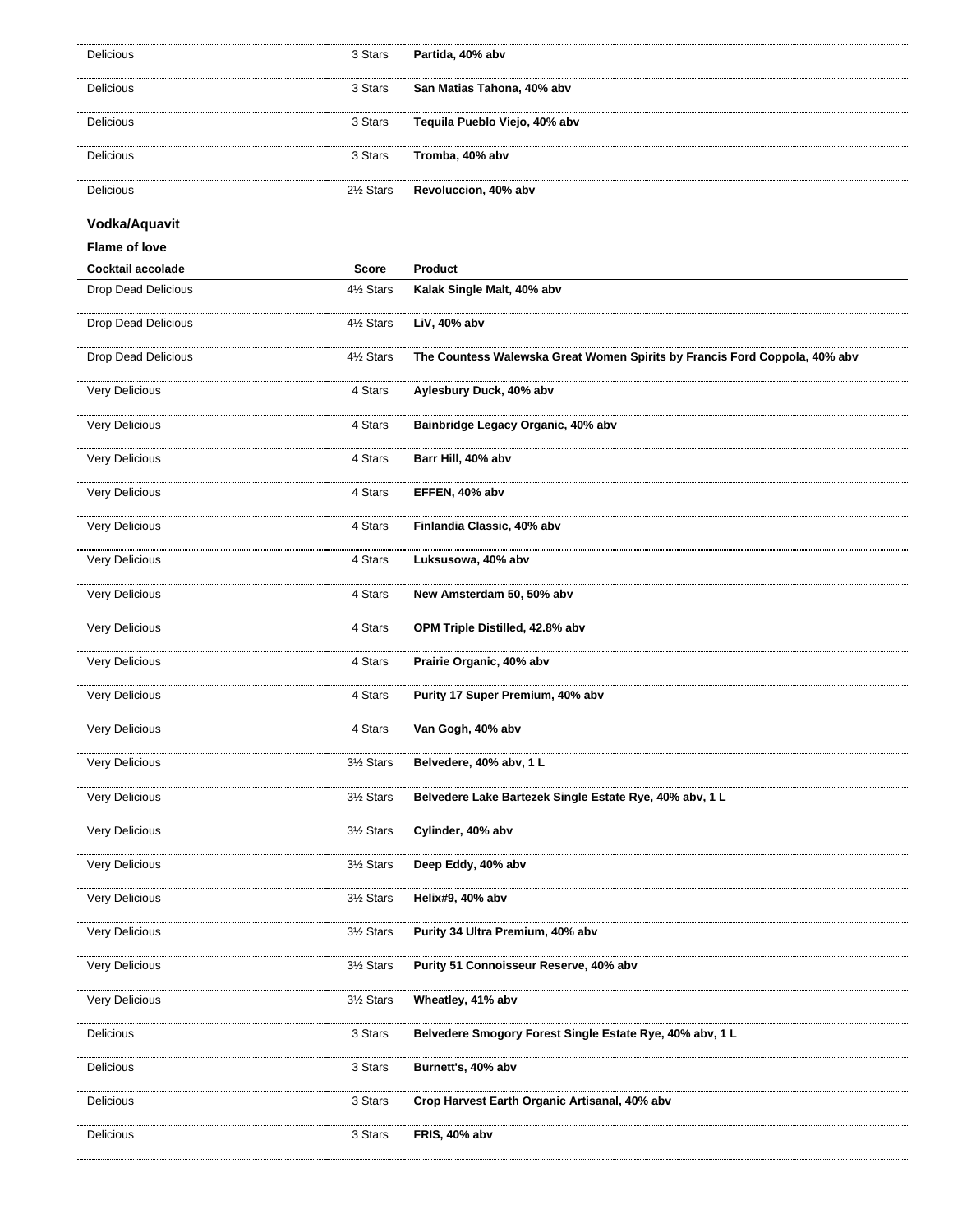| Delicious                  | 3 Stars      | Khaoma Gold 1996, 40% abv, 500 ml                                     |
|----------------------------|--------------|-----------------------------------------------------------------------|
| Delicious                  | 3 Stars      | Khaoma Platinum 1996, 40% abv, 500 ml                                 |
| Delicious                  | 3 Stars      | Pinnacle Original, 40% abv                                            |
| Delicious                  | 3 Stars      | Platinum 7X, 40% abv, 1.75 L                                          |
| Delicious                  | 3 Stars      | Purity Organic, 40% abv                                               |
| Delicious                  | 3 Stars      | Rain, 40% abv                                                         |
| <b>Delicious</b>           | 3 Stars      | Ravo, 40% abv                                                         |
| Delicious                  | 3 Stars      | SMIRNOFF 100 Proof, 50% abv                                           |
| Delicious                  | 3 Stars      | Smithworks, 40% abv                                                   |
| Delicious                  | 3 Stars      | Snow Leopard, 40% abv                                                 |
| Delicious                  | 3 Stars      | Teaz, 40% abv                                                         |
| Delicious                  | 3 Stars      | Till American Wheat, 40% abv                                          |
| Delicious                  | 2½ Stars     | Misadventure, 40% abv                                                 |
| Delicious                  | 2½ Stars     | Nemiroff, 40% abv                                                     |
| Delicious                  | 2½ Stars     | New Amsterdam, 40% abv                                                |
| Vodka/Aquavit              |              |                                                                       |
| <b>Flame of Love</b>       |              |                                                                       |
|                            | <b>Score</b> | Product                                                               |
| Cocktail accolade          |              |                                                                       |
| Very Delicious             | 4 Stars      | 1852 Kurant Crystal Organic, 40% abv                                  |
| Delicious                  | 3 Stars      | 1852 Kurant Gold Gluten-Free, 40% abv                                 |
| Delicious                  | 3 Stars      | Poland Select, 40% abv                                                |
| Whisk(e)y                  |              |                                                                       |
| <b>The Copywriter</b>      |              |                                                                       |
| Cocktail accolade          | Score        | <b>Product</b>                                                        |
| <b>Delicious</b>           | 3 Stars      | The Dead Rabbit, 44% abv                                              |
| <b>Drop Dead Delicious</b> | 5 Stars      | Blenders Pride Ultra Premium, 42.8% abv                               |
| <b>Drop Dead Delicious</b> | 4½ Stars     | Jameson Crested, 40% abv                                              |
| Drop Dead Delicious        | 4½ Stars     | Paddy, 40% abv                                                        |
| <b>Drop Dead Delicious</b> | 4½ Stars     | West Cork Distillers Glengarriff Series Bog Oak Charred Cask, 43% abv |
| Very Delicious             | 4 Stars      | All Seasons, 42.8% abv                                                |
| Very Delicious             | 4 Stars      | Jameson, 40% abv                                                      |
| Very Delicious             | 4 Stars      | Jameson Caskmates Stout Edition, 40% abv                              |
| Very Delicious             | 4 Stars      | The Dublin Liberties Copper Alley, 46% abv                            |
| Very Delicious             | 4 Stars      | The Dubliner Bourbon Cask Aged, 40% abv                               |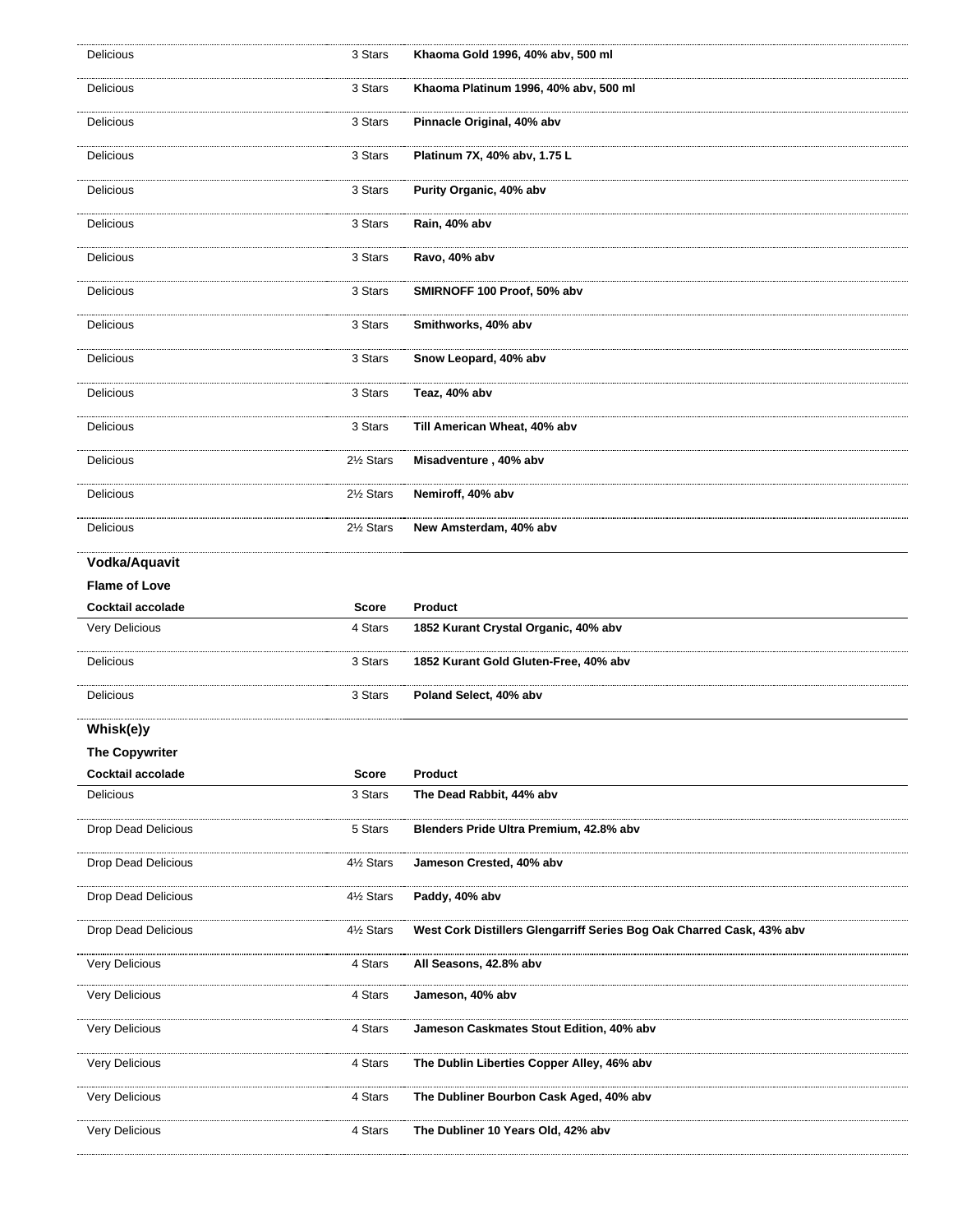| Very Delicious             | 4 Stars  | West Cork Distillers Glengarriff Series Peat Charred Cask, 43% abv   |
|----------------------------|----------|----------------------------------------------------------------------|
| Very Delicious             | 3½ Stars | Teeling, 46% abv                                                     |
| Delicious                  | 3 Stars  | Brenne Estate Cask Single Malt, 40% abv                              |
| Delicious                  | 3 Stars  | Brenne Ten Limited Edition Single Malt, 48% abv                      |
| Delicious                  | 3 Stars  | Jameson Signature, 40% abv                                           |
| Delicious                  | 3 Stars  | Jameson Black Barrel, 40% abv                                        |
| Delicious                  | 3 Stars  | John L. Sullivan, 40% abv                                            |
| Delicious                  | 3 Stars  | Paul John CLASSIC SELECT CASK Single Malt, 55.2% abv, 700 ml         |
| Delicious                  | 3 Stars  | Slane, 40% abv                                                       |
| Delicious                  | 3 Stars  | Teeling Small Batch, 46% abv                                         |
| <b>Delicious</b>           | 3 Stars  | Teeling, 46% abv                                                     |
| Delicious                  | 3 Stars  | The Dublin Liberties Oak Devil, 46% abv                              |
| Delicious                  | 3 Stars  | The Tyrconnell, 40% abv                                              |
| Delicious                  | 2½ Stars | Hyde No. 6 President's Reserve, 46% abv                              |
| Delicious                  | 2½ Stars | Imperial Blue Authentic Grain, 42.8% abv                             |
| Delicious                  | 2½ Stars | NOMAD OUTLAND Whisky, 41.3% abv                                      |
| Delicious                  | 2½ Stars | Star Walker Golden Reserve, 42.8% abv                                |
|                            |          |                                                                      |
| Whisk(e)y                  |          |                                                                      |
| Gold Rush                  |          |                                                                      |
| Cocktail accolade          | Score    | <b>Product</b>                                                       |
| <b>Drop Dead Delicious</b> | 5 Stars  | 1792 Full Proof, 62.5% abv                                           |
| <b>Drop Dead Delicious</b> | 5 Stars  | Hudson Baby, 46% abv                                                 |
| <b>Drop Dead Delicious</b> | 5 Stars  | Larceny, 46% abv                                                     |
| <b>Drop Dead Delicious</b> | 5 Stars  | Stagg Jr., 65.95% abv                                                |
| <b>Drop Dead Delicious</b> | 5 Stars  | William Wolf, 43.4% abv                                              |
| <b>Drop Dead Delicious</b> | 4½ Stars | Elijah Craig Small Batch, 47% abv                                    |
| Drop Dead Delicious        | 4½ Stars | John J. Bowman Single Barrel Virginia, 50% abv                       |
| Drop Dead Delicious        | 4½ Stars | Old Forester Statesman, 47.5% abv                                    |
| <b>Drop Dead Delicious</b> | 4½ Stars | Woodford Reserve Double Oaked, 45.2% abv                             |
| <b>Very Delicious</b>      | 4 Stars  | 1792 Small Batch, 46.85% abv                                         |
| Very Delicious             | 4 Stars  | Benchmark Old No. 8, 40% abv                                         |
| Very Delicious             | 4 Stars  | Bernheim Original Small Batch Kentucky Straight 7 Years Old, 45% abv |
| Very Delicious             | 4 Stars  | Colonel E.H. Taylor Jr. Single Barrel, 50% abv                       |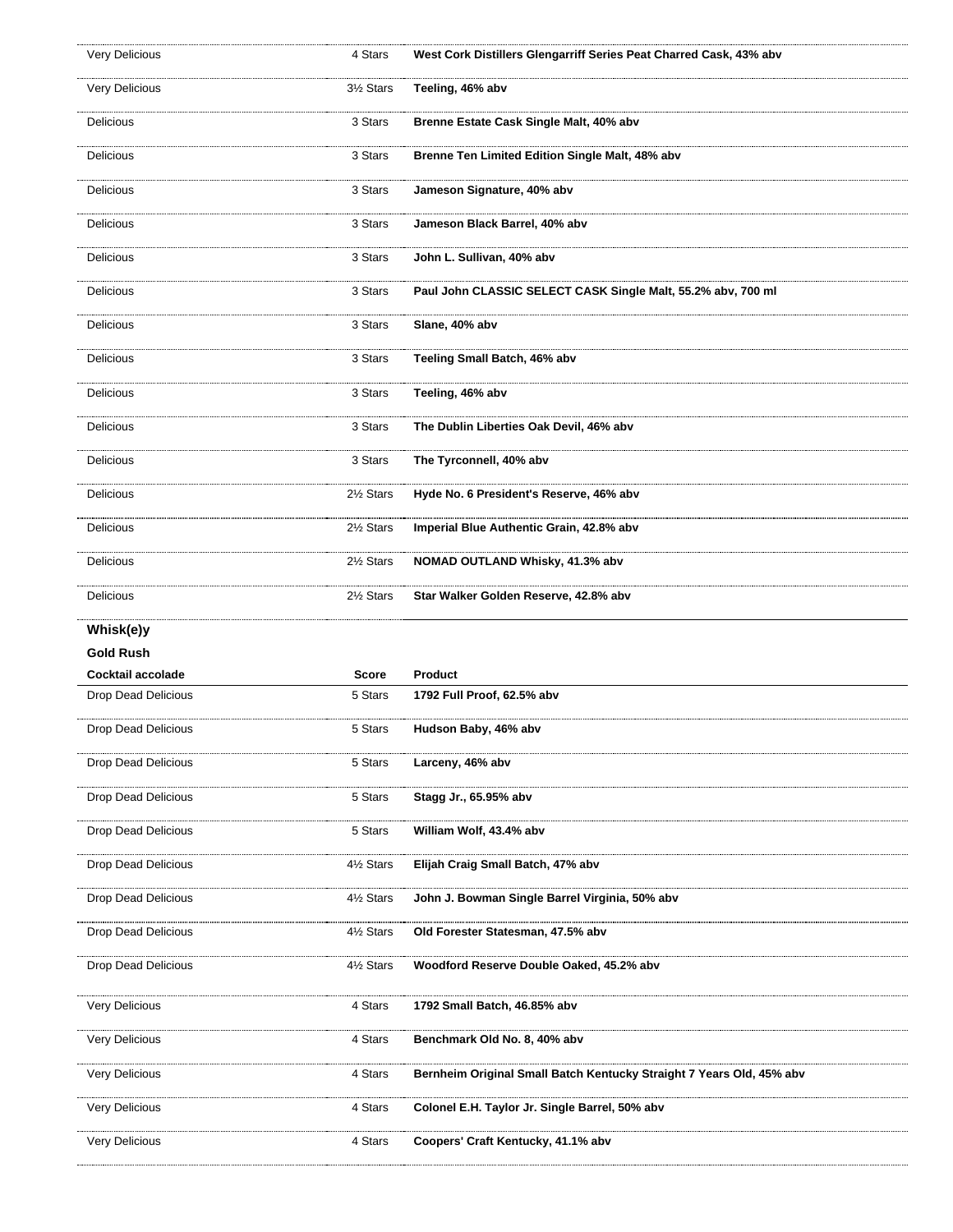| Very Delicious        | 4 Stars  | Elmer T. Lee Single Barrel Sour Mash, 45% abv                                |
|-----------------------|----------|------------------------------------------------------------------------------|
| Very Delicious        | 4 Stars  | FEW, 46.5% abv                                                               |
| Very Delicious        | 4 Stars  | Four Roses Single Barrel, 50% abv                                            |
| Very Delicious        | 4 Stars  | Heaven's Door Straight American, 44% abv                                     |
| Very Delicious        | 4 Stars  | Jim Beam Devil's Cut, 45% abv                                                |
| Very Delicious        | 4 Stars  | Kentucky Tavern, 40% abv                                                     |
| Very Delicious        | 4 Stars  | Maker's Mark, 45% abv                                                        |
| Very Delicious        | 4 Stars  | Old Elk, 44% abv                                                             |
| Very Delicious        | 4 Stars  | Rock Town Arkansas, 46% abv                                                  |
| Very Delicious        | 4 Stars  | Second Glance, 44% abv                                                       |
| Very Delicious        | 4 Stars  | The Old Reliable Easy Drinking, 40% abv                                      |
| Very Delicious        | 4 Stars  | Union Horse Distilling Company Reserve, 46% abv                              |
| Very Delicious        | 4 Stars  | Very Old Barton 90 Proof, 45% abv                                            |
| Very Delicious        | 4 Stars  | Virginia Distillery Co. Port Cask Finished Virginia-Highland Whisky, 46% abv |
| Very Delicious        | 4 Stars  | W. L. Weller Special Reserve, 45% abv                                        |
| Very Delicious        | 4 Stars  | W. L. Weller Antique 107, 53.5% abv                                          |
| Very Delicious        | 4 Stars  | Woodford Reserve, 45.2% abv                                                  |
| Very Delicious        | 4 Stars  | Woodford Reserve Kentucky, 45.2% abv                                         |
| Very Delicious        | 4 Stars  | Zackariah Harris, 40% abv                                                    |
| Very Delicious        | 3½ Stars | Bainbridge Battle Point Organic, 43% abv                                     |
| Very Delicious        | 3½ Stars | Bib & Tucker Small Batch 6 Years Old, 46% abv                                |
| <b>Very Delicious</b> | 3½ Stars | Buffalo Trace, 45% abv                                                       |
| Very Delicious        | 3½ Stars | Cleveland Underground Select Finished with Black Cherry Wood, 47% abv        |
| Very Delicious        | 3½ Stars | George Remus, 47% abv                                                        |
| Very Delicious        | 3½ Stars | High West American Prairie, 46% abv                                          |
| Very Delicious        | 3½ Stars | Smooth Ambler Old Scout 107, 53.5% abv                                       |
| Very Delicious        | 3½ Stars | Very Old Barton 80 Proof, 40% abv                                            |
| Delicious             | 3 Stars  | Blanton's The Original Single Barrel, 46.5% abv                              |
| Delicious             | 3 Stars  | Bowman Brothers Small Batch Virginia, 45% abv                                |
| Delicious             | 3 Stars  | Catskill Distilling Company Fearless, 42.5% abv                              |
| Delicious             | 3 Stars  | Copperworks Release 006 American, 47.5% abv                                  |
| Delicious             | 3 Stars  | Early Times Kentucky, 40% abv                                                |
| Delicious             | 3 Stars  | Early Times Bottled-In-Bond 4 Years Old, 50% abv                             |
|                       |          |                                                                              |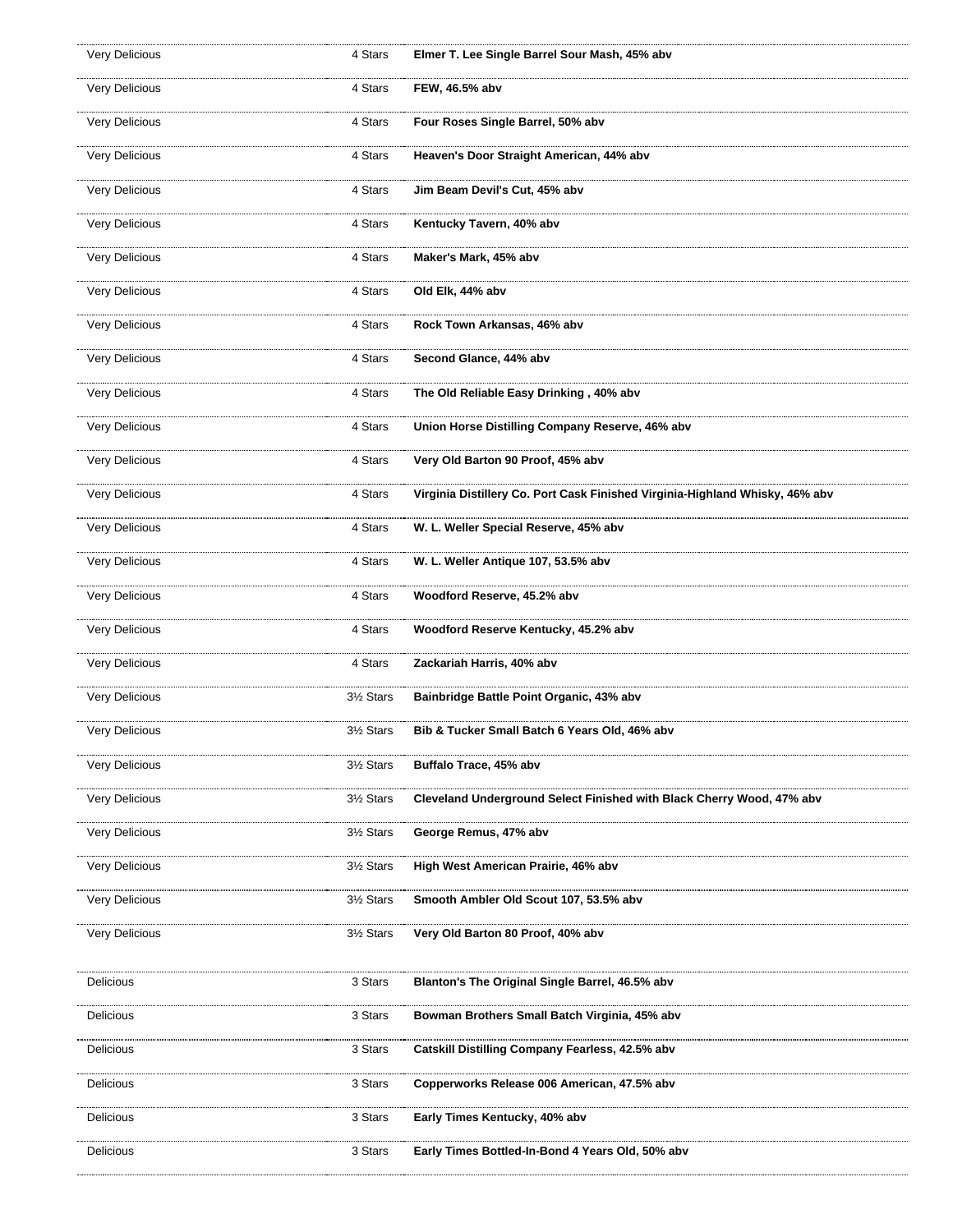| Delicious             | 3 Stars  | Four Roses Small Batch, 45% abv                   |
|-----------------------|----------|---------------------------------------------------|
| Delicious             | 3 Stars  | Henry McKenna Single Barrel 10 Years Old, 50% abv |
| Delicious             | 3 Stars  | Jim Beam Black, 43% abv                           |
| Delicious             | 3 Stars  | Jim Beam Bonded, 50% abv                          |
| Delicious             | 3 Stars  | Jim Beam Double Oak, 43% abv                      |
| Delicious             | 3 Stars  | Jim Beam Single Barrel, 47.5% abv                 |
| Delicious             | 3 Stars  | Maker's 46, 47% abv                               |
| Delicious             | 3 Stars  | Maker's Mark Cask Strength, 55.35% abv            |
| Delicious             | 3 Stars  | Noble Oak Double Oak, 45% abv                     |
| Delicious             | 3 Stars  | Old Forester 86 Proof, 43% abv                    |
| Delicious             | 3 Stars  | Old Forester 100 Proof, 50% abv                   |
| Delicious             | 3 Stars  | Ransom Rye-Barley-Wheat Batch #3, 46.7% abv       |
| Delicious             | 3 Stars  | Relativity The New, 40% abv                       |
| Delicious             | 3 Stars  | TOPO Organic Reserve, 46% abv                     |
| Delicious             | 2½ Stars | Big City Small Batch, 45% abv                     |
| Delicious             | 2½ Stars | Eagle Rare 10 Years Old, 45% abv                  |
| Delicious             | 2½ Stars | Jim Beam Distiller's Cut 2017 Release, 50% abv    |
|                       |          |                                                   |
| Whisk(e)y             |          |                                                   |
| <b>Old Fashioned</b>  |          |                                                   |
| Cocktail accolade     | Score    | <b>Product</b>                                    |
| Drop Dead Delicious   | 5 Stars  | Woodford Reserve Kentucky, 45.2% abv              |
| Very Delicious        | 4 Stars  | Crown Royal Texas Mesquite, 40% abv               |
| Very Delicious        | 4 Stars  | Heaven's Door Double Barrel, 50% abv              |
| Very Delicious        | 4 Stars  | J.P. Wiser's, 40% abv                             |
| Very Delicious        | 4 Stars  | Russell's Reserve Single Barrel, 52% abv          |
| Very Delicious        | 4 Stars  | Union Horse Distilling Company Reunion, 46.5% abv |
| <b>Very Delicious</b> | 4 Stars  | Yankee Doodle Madeira Cask Finished, 48% abv      |
| Very Delicious        | 3½ Stars | Basil Hayden's Dark, 40% abv                      |
| Very Delicious        | 3½ Stars | Lot 40, 43% abv                                   |
| Delicious             | 3 Stars  | Crown Royal XO Cognac Cask Finished, 40% abv      |
| Delicious             | 3 Stars  | Crown Royal Blenders' Mash, 40% abv               |
| Delicious             | 3 Stars  | Pike Creek Vintage Port Barrel Finished, 40% abv  |
| Delicious             | 3 Stars  | Rough Rider Bull Moose Three Barrel, 45% abv      |
| Delicious             | 3 Stars  | Royal Canadian Small Batch, 40% abv               |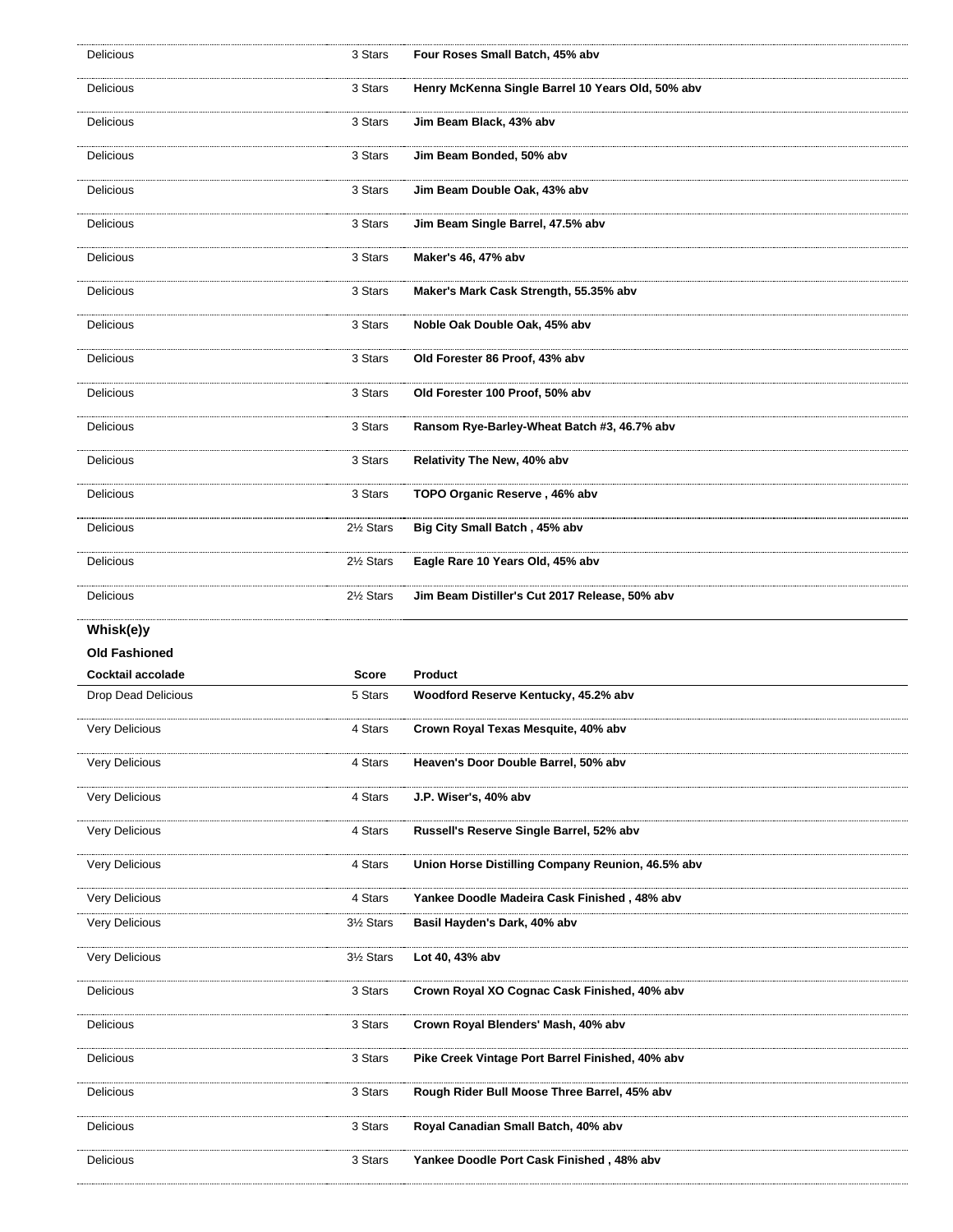## **Whisk(e)y**

## **Rob Roy**

| ROD ROY                    |              |                                                         |
|----------------------------|--------------|---------------------------------------------------------|
| Cocktail accolade          | <b>Score</b> | <b>Product</b>                                          |
| Drop Dead Delicious        | 5 Stars      | Arran 10 Years Old, 46% abv                             |
| Drop Dead Delicious        | 4½ Stars     | Glenmorangie The Original 10 Years Old, 43% abv         |
| <b>Drop Dead Delicious</b> | 4½ Stars     | Suntory TOKI Blended, 43% abv                           |
| Drop Dead Delicious        | 4½ Stars     | The Glenlivet Founder's Reserve, 40% abv                |
| Very Delicious             | 4 Stars      | Buchanan's Master, 40% abv                              |
| <b>Very Delicious</b>      | 4 Stars      | Highland Park Magnus, 40% abv                           |
| Very Delicious             | 4 Stars      | King's Falcon Bourbon Cask Finish, 40% abv              |
| <b>Very Delicious</b>      | 4 Stars      | Laphroaig Select, 40% abv                               |
| Very Delicious             | 4 Stars      | Shackleton, 40% abv                                     |
| Very Delicious             | 4 Stars      | Speyburn 10 Years Old, 43% abv                          |
| Very Delicious             | 4 Stars      | Speyburn Arranta Casks, 46% abv                         |
| Very Delicious             | 4 Stars      | The Glenrothes Peated Cask Reserve, 40% abv             |
| Very Delicious             | 4 Stars      | Tullibardine Sovereign, 43% abv                         |
| Very Delicious             | 3½ Stars     | Ardbeg 10 Years Old, 46% abv                            |
| Very Delicious             | 3½ Stars     | Chivas Regal Mizunara, 40% abv                          |
| <b>Very Delicious</b>      | 3½ Stars     | Dewar's White Label, 40% abv                            |
| Very Delicious             | 3½ Stars     | Glengoyne 10 Years Old, 43% abv                         |
| <b>Very Delicious</b>      | 3½ Stars     | Mossburn Speyside The Signature Cask Series, 46% abv    |
| Very Delicious             | 3½ Stars     | The Glenrothes Vintage Reserve, 40% abv                 |
| Very Delicious             | 3½ Stars     | The Glenrothes Sherry Cask Reserve, 40% abv             |
| <b>Very Delicious</b>      | 3½ Stars     | The Glenrothes 2004, 43% abv                            |
| <b>Delicious</b>           | 3 Stars      | Laphroaig 10 Years Old, 40% abv                         |
| Delicious                  | 3 Stars      | Mossburn Island The Signature Cask Series, 46% abv      |
| Delicious                  | 3 Stars      | Naked Grouse, 43% abv                                   |
| Delicious                  | 3 Stars      | Speyburn Bradan Orach, 40% abv                          |
| Delicious                  | 3 Stars      | The Glenrothes 10 Years Old, 40% abv                    |
| Delicious                  | 2½ Stars     | Johnnie Walker Red Label, 40% abv                       |
| Delicious                  | 2½ Stars     | Johnnie Walker Blenders' Batch Wine Cask Blend, 40% abv |
| Baijiu/Kaoliang            |              |                                                         |
| <b>Asian Sour</b>          |              |                                                         |
| Cocktail accolade          | Score        | Product                                                 |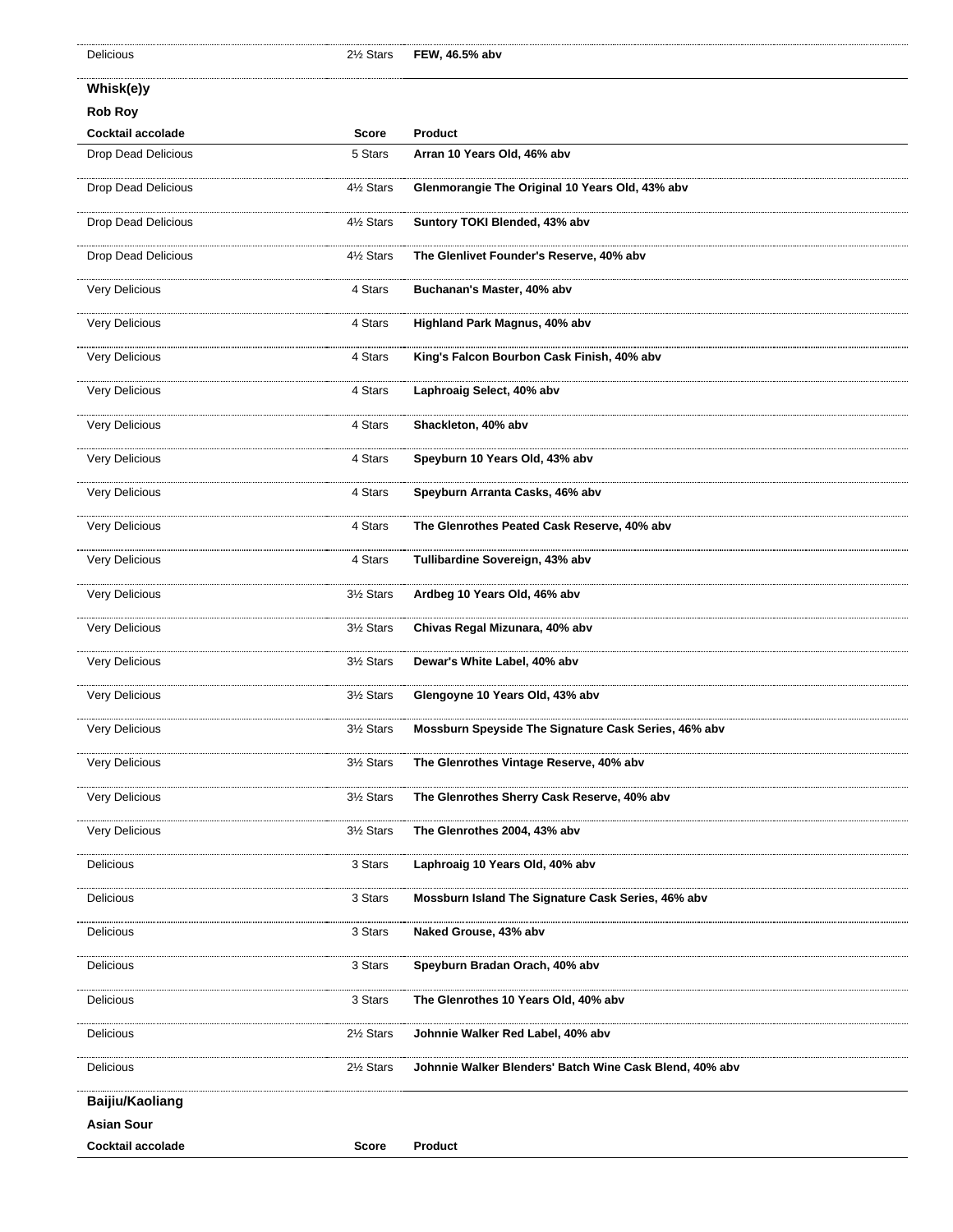| <b>Drop Dead Delicious</b> | 5 Stars  | Jian Nan Chun, 52% abv, 375 ml                               |
|----------------------------|----------|--------------------------------------------------------------|
| Drop Dead Delicious        | 5 Stars  | Premium Kinmen Red Dragon, 56% abv, 500 ml                   |
| <b>Drop Dead Delicious</b> | 4½ Stars | Kinmen Pure Wheat, 43% abv, 600 ml                           |
| <b>Drop Dead Delicious</b> | 4½ Stars | TTL YUSHAN TAIWAN CELLARING 58%, 58% abv                     |
| Very Delicious             | 4 Stars  | 0.5L-58% Kinmen Platinum Dragon, 58% abv, 500 ml             |
| Very Delicious             | 4 Stars  | Jiangxiaobai YOLO, 25% abv, 330 ml                           |
| Very Delicious             | 4 Stars  | Kinmen Aged Ta-Chu, 66% abv, 600 ml                          |
| <b>Very Delicious</b>      | 4 Stars  | Lvxi Jiangjin Shaojiu Classic Version, 52% abv, 500 ml       |
| Very Delicious             | 4 Stars  | Original Distilled No. 21 Kinmen, 58% abv, 500 ml            |
| Very Delicious             | 4 Stars  | TTL YUSHAN AGED 6 YEARS (BLACK STICKER) 56%, 56% abv, 600 mL |
| Very Delicious             | 4 Stars  | TTL YUSHAN ERKUOTOU 54%, 54% abv, 2 L                        |
| Very Delicious             | 4 Stars  | TTL YUSHAN TAIWAN 58%, 58% abv                               |
| Very Delicious             | 3½ Stars | 58% Kinmen, 58% abv                                          |
| Very Delicious             | 3½ Stars | Battle Spirit Black Dragon Kinmen, 46% abv, 560 ml           |
| Very Delicious             | 3½ Stars | Jiangxiaobai Intimate Friend, 40% abv                        |
| Very Delicious             | 3½ Stars | Kinmen 8 Years Old, 56% abv, 600 ml                          |
| Very Delicious             | 3½ Stars | Kinmen 12 Years Old, 56% abv, 600 ml                         |
| Very Delicious             | 3½ Stars | Kinmen 1958, 53% abv, 600 ml                                 |
| Very Delicious             | 3½ Stars | Lvxi Jiangjin Shaojiu Standard Version, 40% abv, 500 ml      |
| Very Delicious             | 3½ Stars | Yushan Daqu, 59.5% abv, 600 ml                               |
| Very Delicious             | 3½ Stars | Yushan Kaoliang Chiew XO, 50% abv, 660 ml                    |
| Delicious                  | 3 Stars  | 38% Kinmen, 38% abv                                          |
| Delicious                  | 3 Stars  | Baoyue Spring Kinmen, 46% abv, 600 ml                        |
| Delicious                  | 3 Stars  | Cellar Reserve Kinmen 3 Years Old, 56% abv, 500 ml           |
| Delicious                  | 3 Stars  | Greeting Visitors Kinmen, 46% abv, 600 ml                    |
| Delicious                  | 3 Stars  | Jiangji Distillery Blue 5-Star, 40% abv, 500 ml              |
| <b>Delicious</b>           | 3 Stars  | Jiangxiaobai S 100, 40% abv, 100 ml                          |
| Delicious                  | 3 Stars  | Jiangxiaobai Joyouth, 40% abv, 500 ml                        |
| Delicious                  | 3 Stars  | Kinmen Taiwan Merchant Selection, 50% abv, 600 ml            |
| Delicious                  | 3 Stars  | Lvxi Jiangjin Shaojiu Craft, 52% abv, 500 ml                 |
| Delicious                  | 3 Stars  | SUN YET-SEN MEMORIAL LIQUOR 5 Years Old, 52% abv, 700 ml     |
| Delicious                  | 3 Stars  | Superior Kinmen, 58% abv, 600 ml                             |
| Delicious                  | 3 Stars  | Taiwan Kinmen Selection No. 46, 46% abv, 600 ml              |